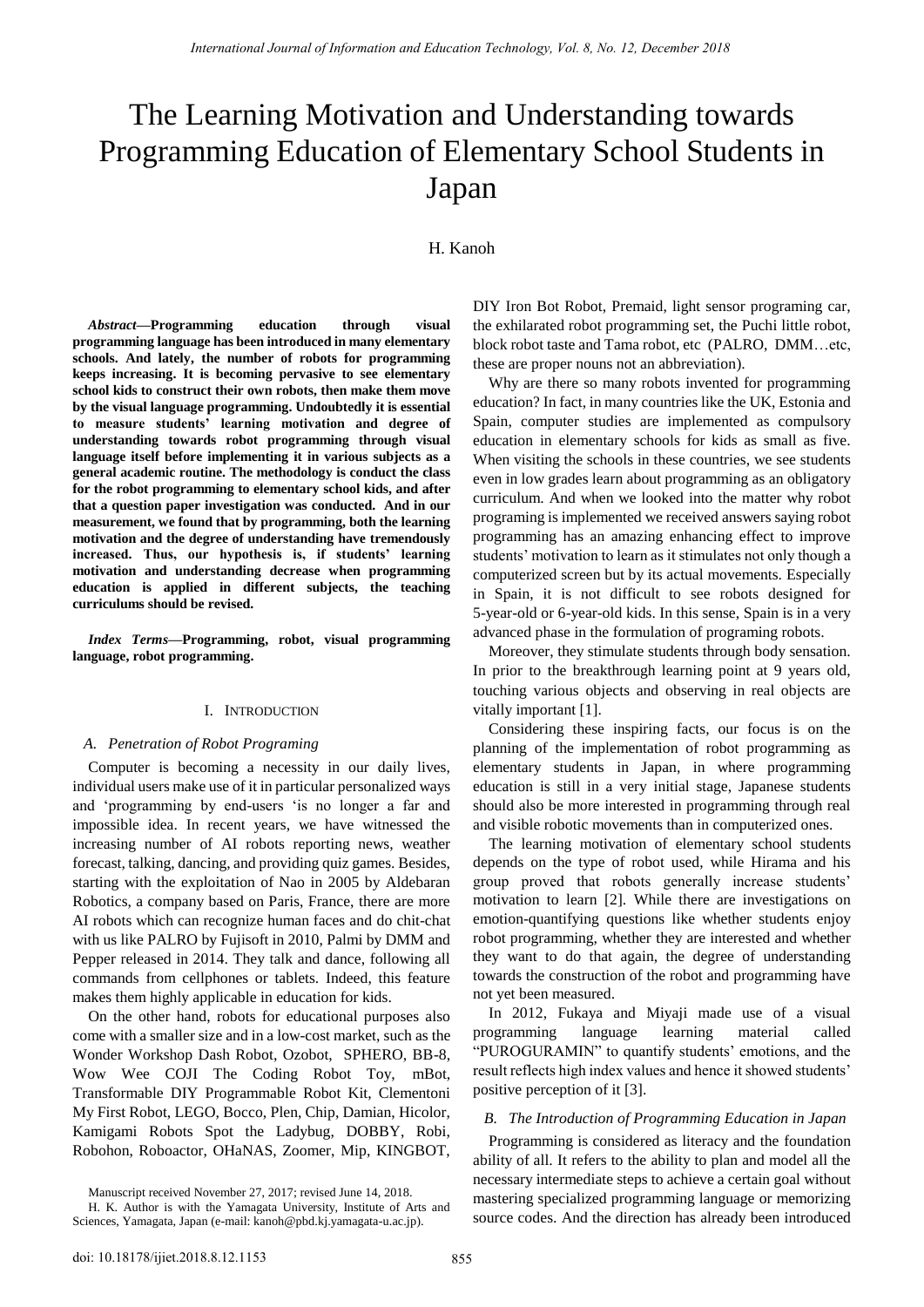as early as in April 1996 by the working group of the united information-related education project committee from the Japan Society for Education Technology in their special report "Proposal about the teaching and learning focus of the information-related education in elementary, junior high and high schools" (The working group of the united information-related education project committee from the Japan Society for Education Technology in 1996) [4].

At that time, there were discussions on whether programing should be introduced as a separate subject in elementary school, or should it be merged into existing subjects as ways to perceive and think; and also on whether it should be incorporated in the general learning time [5], [6]. Afterward, Iguchi has also suggested a cross curriculum with three axes on ability to utilize information, subject, and school grade & development (see Fig. 1) [7].

In a macro point of view there is a greater number of countries implement programming as a separate subject, while the Ministry of Education in Japan decided, in March 2017, in the amendment of the learning & instruction focus in Japan (to be enforced in 2020) that programming should be incorporated in various subjects.

Certainly, the merits like the synergy effect of implementing programming education together with other subjects are constantly reported [8]-[11].



Nevertheless, let say, student  $A \& B$  are now trying to solve a math word-question about function through programming. Student A is very good at programming but got bogged in the understanding of the function; and B can't do programming at all while with a sheet of paper and a pencil, concepts about function are written perfectly and problems are solved. Without a shadow of doubt, B acquires a higher score in this Math class. So how would A, who worked hard to master programming, feel?

It is also believed that programming, once the foundation being learnt and mastered, the concept is applicable in various subjects. Yet, in a stage that notions about programming remain unclear and assessment is only done on whether the ideas of that academic subject are mastered, then why should programming be implemented? Why should students think through it? It still remains as a confusing question for the front liners, both teachers and students, in education.

## II. OVERVIEW OF PROGRAMMING EDUCATION

## *A. Theories of Visual Development & Programming Education*

As described in the well-known development theories, the genetic epistemology of Piaget, J., human's cognition is divided into system epistemology, individual epistemology, or both. And there are four developmental phases.

Phase 1 Feeling; movement period

Phase 2 Pre-control period

Phase 3 Concrete control period

Phase 4 Format control period

The approach to think and learn differs from each other in these four phases, and 4 main concepts are upheld in these developmental phases.

- schema
- assimilation / accommodation
- equilibration
- operation

First, the schema in phase 1 is like the robot smiles when the controller pets it; and it moves forward when the controller chooses the block for proceeding forward. It is a phase in which the existence of the controller is highly recognized.

And in phase 2, the pre-control period, when the controller gives out a command of moving three blocks forward, and doing a 90-degree rotation after proceeding 20 cm, the robot can follow the command by calculating how much it should proceed in one second with the recognition that the material of the floor affects the moving speed and thus it automatically calculates and creates its own schema by synchronizing and adjustment.

The  $3<sup>rd</sup>$  phase in elementary school is the concrete control period, in this through the control experiments like transferring water in different forms, students acquire the concepts the conservation of substance amount (at the age of 8), conservation of weight (age of 9) and then volume (age of 11). And importantly at this phase, programming robot is appropriate for programming education. Here through concrete objects, students learn to think about the content of the programming for the robot to reach and stop just right at the goal without colliding with any obstacles. The programming robot suggested in this article is, indeed, most applicable in the programming education in this concrete control period.

The last phase, the format controlling period falls in junior high school time and here abstract concepts are put into control, and the analyzing process goes smooth without aid of concrete objects. Multiple commands can be processed at the same time, and commands with multiple interpretation can be analyzed, and hence, programming can be applied through computer.

# *B. Visual Programming Language and Robot Learning Material*

Visual programming language refers to the programming language through visual control and without any description of programming codes.

The most penetrated and widely used one is "Scratch", developed in 2006 by Professor Mitchel Resnick from MIT Media Laboratory of Massachusetts Institute of Technology [12]. Very much similar with "Scratch", "Stencyl" can also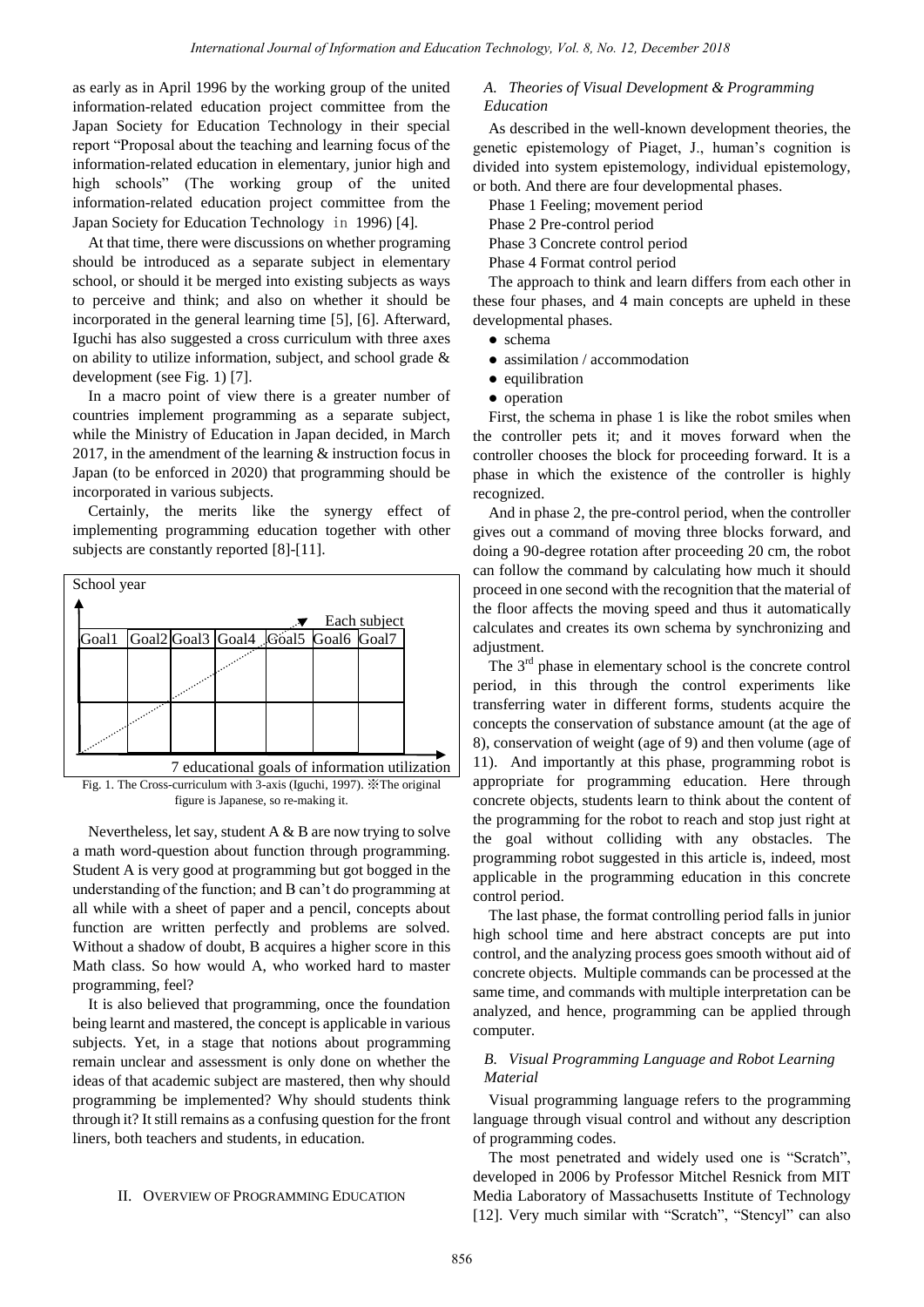process programming without any use of codes and it provides a beloved platform for kids to create their own cell phone mini games. "MOONBlock" is another excellent model which can display block-made contents in JavaScript code. The earlier mentioned "PUROGURAMIN" by the Ministry of Education in Japan process programming through the combination of some prepared pictures, and thus let small kids experience what programming is like. Also, "VISCUIT", developed by Yasunori Harada from NTT research laboratory make programming learning available by moving hand-drawn pictures. Finally, an OS combined programming learning world is provided by "KANO world" that users can do programming to combine music, camera, Google map or even self-made images, animation, or movie applications without any use of code when the it's all clear since the training mode.

The programming in this paper refers to the programming software "Procon tracer command program Ver. 1.1" by ArTec and the robot learning material is the programming robot (ArTec) of the "Analysis & Command by BT information-related program". The operation of the programming robot is shown in Fig. 2.



Fig. 2. Operation of the programming robot.

# *C. Aim of the Class*

The objective of carrying out programming education is to nurture ways to think and learn, i.e. by using the learning material, students experience the Plan-Do-See learning cycle by planning how to make the robot move, putting ideas into actions and as problem-solving solutions, and eventually undertake self-evaluation at the end. The learning here does not merely stop on the skills and robot-control level, but also transcend to the development of problem-solving, critical, logical, and creative thinking. We strongly believe that such important knowledge can applied as students' life skill and life-long knowledge.

#### III. OBJECTIVE AND METHODOLOGY OF RESEARCH

Kanoh [13] upholds the instruction proposal of nurturing "ways to learn and think about the information" defined by Kanoh and her group [14], [15], and the implementation of the programming education proposal in the concrete controlling period of Piaget, J's development theory is also suggested. The research in this paper can be considered as the report of the result of such a continued further study of the proposals, and as a realization of robot programming to elementary school kids [16].

The project 'Exciting and Heart-beating Science' was carried out on 5th August 2016 (Fri) at Yamagata University. 80 applications were received from students in elementary grade 5 & 6, and 56 early applicants were selected (44 boys & 8 girls; 27 grade 5 & 25 grade 6 students). A lecture about humanoid robot & information literacy suggested by Kanoh [14] was held in the morning, which including singing, dancing, and quiz game performance form the human robot. It was then followed by a chit-chat session between the robot and the kids. In the afternoon, the robot programming session as being described below was held.

According to Taira *et al*. [2] and Fukaya & Miyaji [3] programming and robot programming by visual programming language greatly motivate kids to learn.

Yet, it is believed that kids will say they are having fun no matter they understand the content or not, and thus besides the measurement of the emotional aspects, the degree of understanding is also measured. This is simply the essence of the research.

The methodology is as described below; we follow the lesson plan and conduct the class, and after that a question paper investigation was conducted (see as Table I).

| Flow                                   | Learning Content                                                                                                                                                      |
|----------------------------------------|-----------------------------------------------------------------------------------------------------------------------------------------------------------------------|
| Introduction<br>(Set up)<br>45 minutes | Preparation of the robot programming set-up kit $\&$<br>necessary tools.                                                                                              |
|                                        | Set up the robot according to the design blueprint.                                                                                                                   |
|                                        | * If the LED turns over when the switch is on, it's<br>completed and success.<br>Make it move around the route on the line to check its<br>movement after setting up. |
|                                        | Following the flow of Input-awaiting mode -> Input                                                                                                                    |

Development (Flow and understanding to the structure)

mode -> Command awaiting mode -> Implementation mode, and input the command of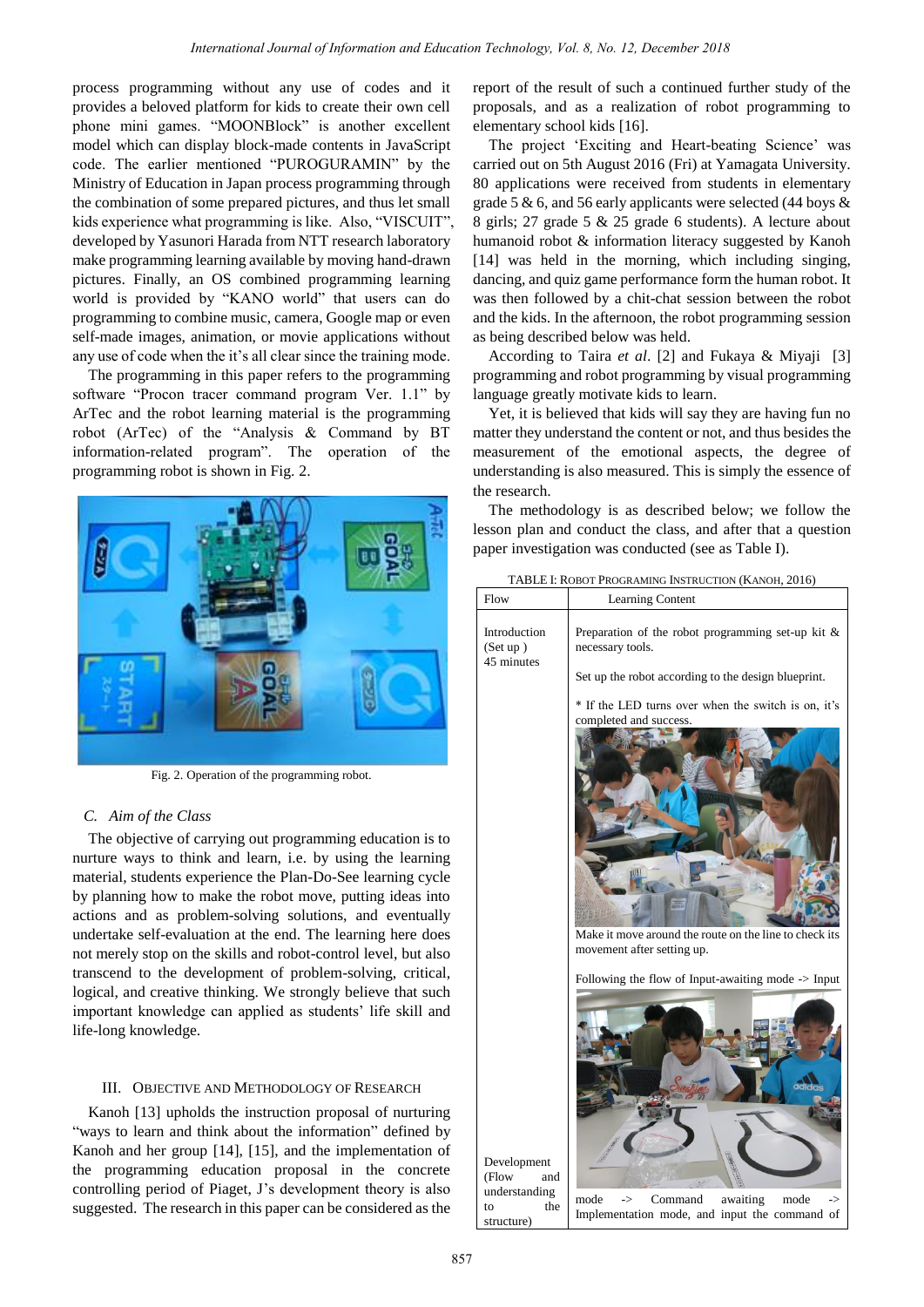15 minutes turn right, move forward, left turn and finally cancelation of command to understand the structure. (Measurement) 15 minutes Depending on ways of control from the motor-equipped gear box, the movements of the individual robots are different. Both forward-moving and side-turn gauge were utilized for the measurement. The program was transferred to the robot upon its completion in computer. As the picture below, the program was transferred from the computer screen through its lighting signals. (Creation) 15 minutes Brainstorm the ways to apply the robots in daily lives - Postal delivery robot - First aid robot, etc. Write a program to make the robot move and complete tasks with backdrops as pictures of the city sceneries drawn on imitation paper. Summary 15 minutes Presentation of the mock lives, mock cities and the peaceful coexistence of humans and robots, and predict what will happen in the future. 7.00 bf 6.00 progra  $500$  $\frac{6}{5}$  4.00 **bow**  $3.00$ anding  $2.00$ Indard<sup>-</sup>  $1.0<sub>C</sub>$ Presentation  $0<sup>0<sup>c</sup></sup>$  $700$ 6.00 5.00  $400$ 

The teaching materials used is the ArTec programming robot of the "Analysis & Command by BT information-related program". Fig. 3 shows a screen caption of the Procon Tracer programming.

A question paper investigation was held afterwards, and the questions are as below,

Q Circle the number about a society well embraced the technology of humanoid robots (6-level ranking)

Looking Forward/Not Looking Forward; Reliving/ Anxious; Health/Unhealthy; Economical/uneconomical; Preferred /Not preferred; Exciting /Boring; Attractive /Not Attractive; Continuous/Non-continuous; Penetrating/ Deteriorating; Realistic /Unrealistic, realistic unrealistic

Q About today's learning (6-level ranking)



Fig. 3. A screen caption of the programming.

## IV. RESULT

# *A. Setting up the Robot and Understanding the Programing*

When checking the Pearson correlation coefficient on both sides, a highly positive correlation coefficient (*r*=.801, *p*<.01) was found about the degree of understanding to the robot set-up and the programming itself. The linear approximation curve is  $y = 0.825x + 0.7451$ , which proves that kids who have higher degree of understanding to the setup also understanding the programming better. And the distribution is shown in Fig. 4.



programming.



programming.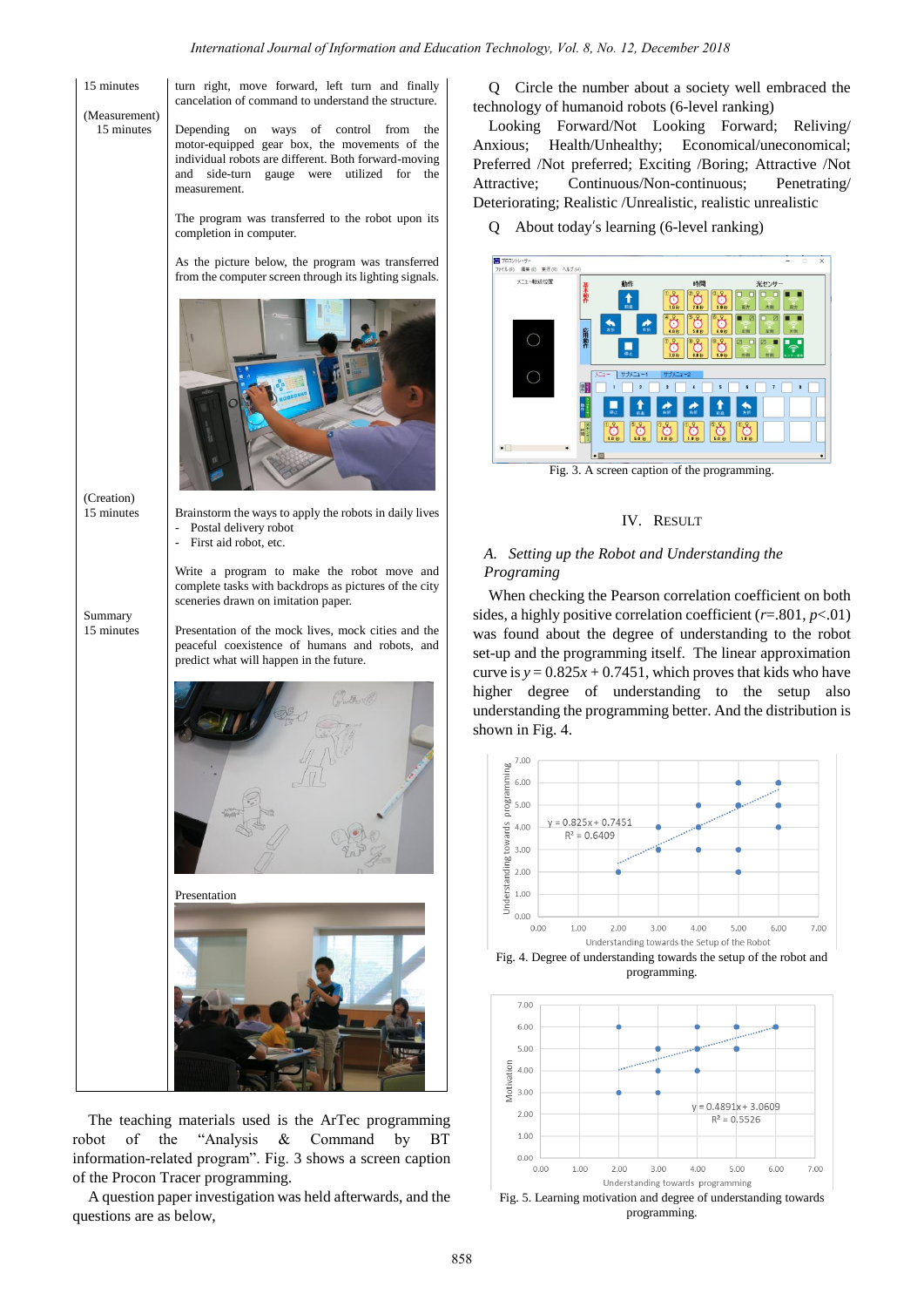

Fig. 6. Learning motivation and degree of understanding towards robot setup.

## *B. Learning Motivation and Degree of Understanding towards Programming*

When checking the Pearson correlation coefficient on both sides, a highly positive correlation coefficient (*r*=.743, *p*<.01) was found about the degree of understanding to the programming itself. The linear approximation curve is  $y =$  $0.4891x + 3.0609$ . Though not as steep as the Fig. about both the programming and the robot setup, it still proves that kids are highly motivated to learn about and have a high degree of understanding towards programming. And the distribution is shown in Fig. 5.

## *C. Learning Motivation and Degree of Understanding towards Robot Setup*

As for the learning motivation and understanding of the robot setup, a highly positive correlation coefficient (*r*=.770,  $p<.01$ ) was also found when checking the Pearson correlation coefficient on both sides. The linear approximation curve is *y*  $= 0.5218x + 2.8567$ , and it illustrates that kids are highly motivated to learn and understand about the robot setup (Fig. 6).

## *D. Understanding and Expectation towards Robot Setup*

Fairly high positive correlation coefficients are found when we look at the understanding towards robot set up and expectation to see robots playing on the global stage (*r*=.532, *p*<.01). The linear approximation curve is  $y = 0.6246x +$ 2.324. In other words, kids understand well about robot setup, and they do look forward to seeing great development and higher penetration of robots in our future daily lives (Fig. 7).

#### *E. Understanding and Expectation towards Programming*





expectation to see greater development of it (*r*=.555, *p*<.01). The linear approximation curve is  $y = 0.5835x + 2.5779$ . Here again in other words, kids understand well about programming, and they do look forward to seeing great development and higher penetration of it in the future (Fig. 8).



#### *F. Motivation and Expectation*

A fairly high positive correlation coefficient value is noted when we look at the overall motivation and expectation towards programming and robot setup (*r*=.624, *p*<.01). The linear approximation curve is  $y = 1.0802x - 0.4687$ . Kids are simply eager to learn more about programming (Fig. 9).



#### *G. Continuous Learning Motivation and Expectation*

When checking whether kids want to do robot setup and programming again, we again witness A fairly high positive correlation coefficient value of (*r*=.579, *p*<.01). Overall, kids are willing to continue to learn more about programming and do look forward to seeing it happens soon.

#### V. EXAMINATION

In the above research, we make use of the self-setup robot from ArTec to measure elementary school kids' understanding and motivation towards robot set up and programming. And in the result, we found that the kids are both motivated and well understand the programming as well as the setup. The details like the learning materials and instruction flow are different from those of the Taira *et al*. [2], but the result about student's high motivation and high degree of understanding match up. And here in our research, we successfully proved that students do not merely enjoy the